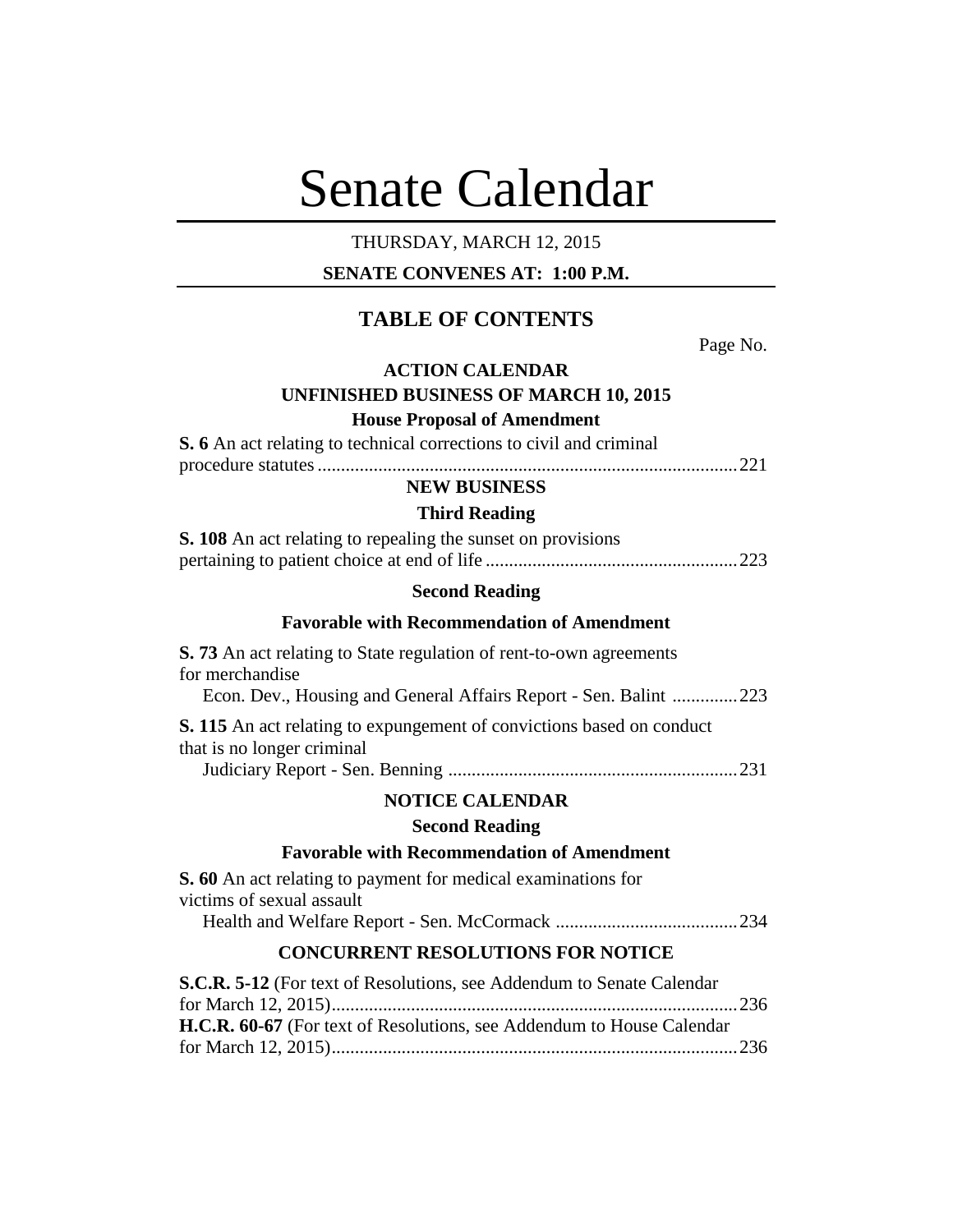# **ORDERS OF THE DAY**

## **ACTION CALENDAR**

#### **UNFINISHED BUSINESS OF TUESDAY, MARCH 10, 2015**

#### **House Proposal of Amendment**

**S. 6.**

An act relating to technical corrections to civil and criminal procedure statutes.

The House proposes to the Senate to amend the bill by striking out all after the enacting clause and inserting in lieu thereof the following:

Sec. 1. 13 V.S.A. § 1501 is amended to read:

#### § 1501. ESCAPE AND ATTEMPTS TO ESCAPE

\* \* \*

(b) $(1)$  A person who shall not, while in lawful custody:

 $(1)$  fails (A) fail to return from work release to the correctional facility at the specified time, or visits other than the specified place, as required by the order issued in accordance with 28 V.S.A. § 753;

(2) fails (B) fail to return from furlough to the correctional facility at the specified time, or visits other than the specified place, as required by the order issued in accordance with 28 V.S.A. § 808, 808a, 808b, or 808c;

(3) escapes or attempts (C) escape or attempt to escape while on release from a correctional facility to do work in the service of such facility or of the Department of Corrections in accordance with 28 V.S.A. § 758; or

(4) escapes or attempts (D) escape elope or attempt to escape elope from the Vermont State Hospital, or its successor in interest Psychiatric Care Hospital or a participating hospital, when confined by court order pursuant to chapter 157 of this title, or when transferred there pursuant to 28 V.S.A. § 703 and while still serving a sentence, shall be imprisoned for not more than five years or fined not more than \$1,000.00, or both.

(2) A person who violates this subsection shall be imprisoned for not more than five years or fined not more than \$1,000.00, or both.

\* \* \*

(d) As used in this section:

\* \* \*

- 221 -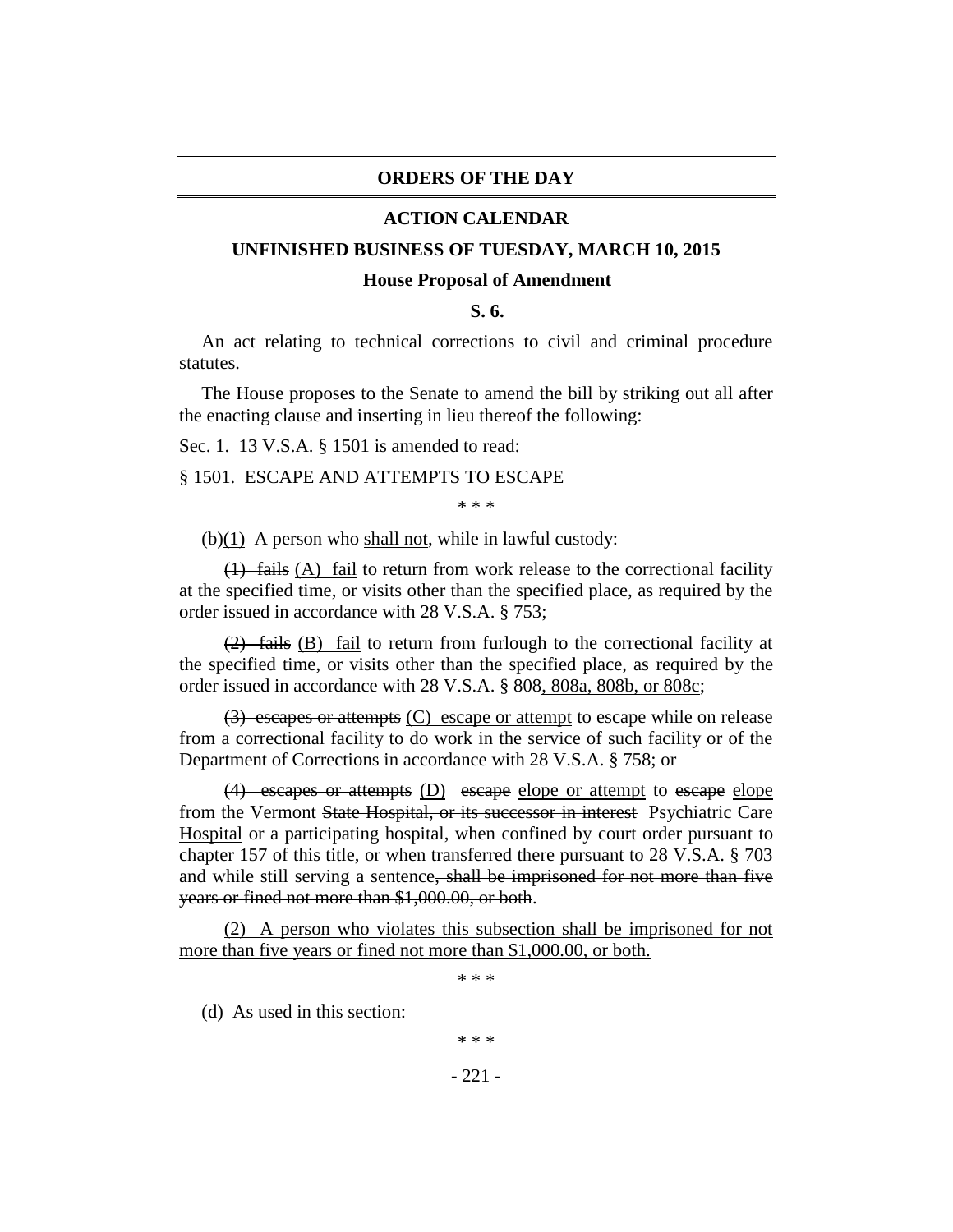(3) "Successor in interest" shall mean the mental health hospital owned and operated by the State that provides acute inpatient care and replaces the Vermont State Hospital. [Repealed.]

Sec. 2. 13 V.S.A. § 5321 is amended to read:

# § 5321. APPEARANCE BY VICTIM

\* \* \*

(c) In accordance with court Court rules, at the sentencing hearing, the court Court shall ask if the victim is present and, if so, whether the victim would like to be heard regarding sentencing. in In imposing sentence, the court Court shall consider any views offered at the hearing by the victim. if If the victim is not present, the court Court shall ask whether the victim has expressed, either orally or in writing, views regarding sentencing and shall take those views into consideration in imposing sentence.

(d) At or before the sentencing hearing, the prosecutor's office shall instruct the victim of a listed crime, in all cases where the court Court imposes a sentence which includes a period of incarceration, that a sentence of incarceration is to the custody of the commissioner of corrections Commissioner of Corrections and that the commissioner of corrections Commissioner of Corrections has the authority to affect the actual time the defendant shall serve in incarceration through good time credit, furlough, work-release, and other early release programs. in In addition, the prosecutor's office shall explain the significance of a minimum and maximum sentence to the victim and shall also explain the function of parole and how it may affect the actual amount of time the defendant may be incarcerated.

\* \* \*

Sec. 3. 13 V.S.A. § 5574 is amended to read:

## § 5574. BURDEN OF PROOF; JUDGMENT; DAMAGES

(a) A claimant shall be entitled to judgment in an action under this subchapter if the claimant establishes each of the following by clear and convincing evidence:

\* \* \*

(2)(A) The the complainant's conviction was reversed or vacated, the complainant's information or indictment was dismissed, or the complainant was acquitted after a second or subsequent trial.; or

(B) The the complainant was pardoned for the crime for which he or she was sentenced.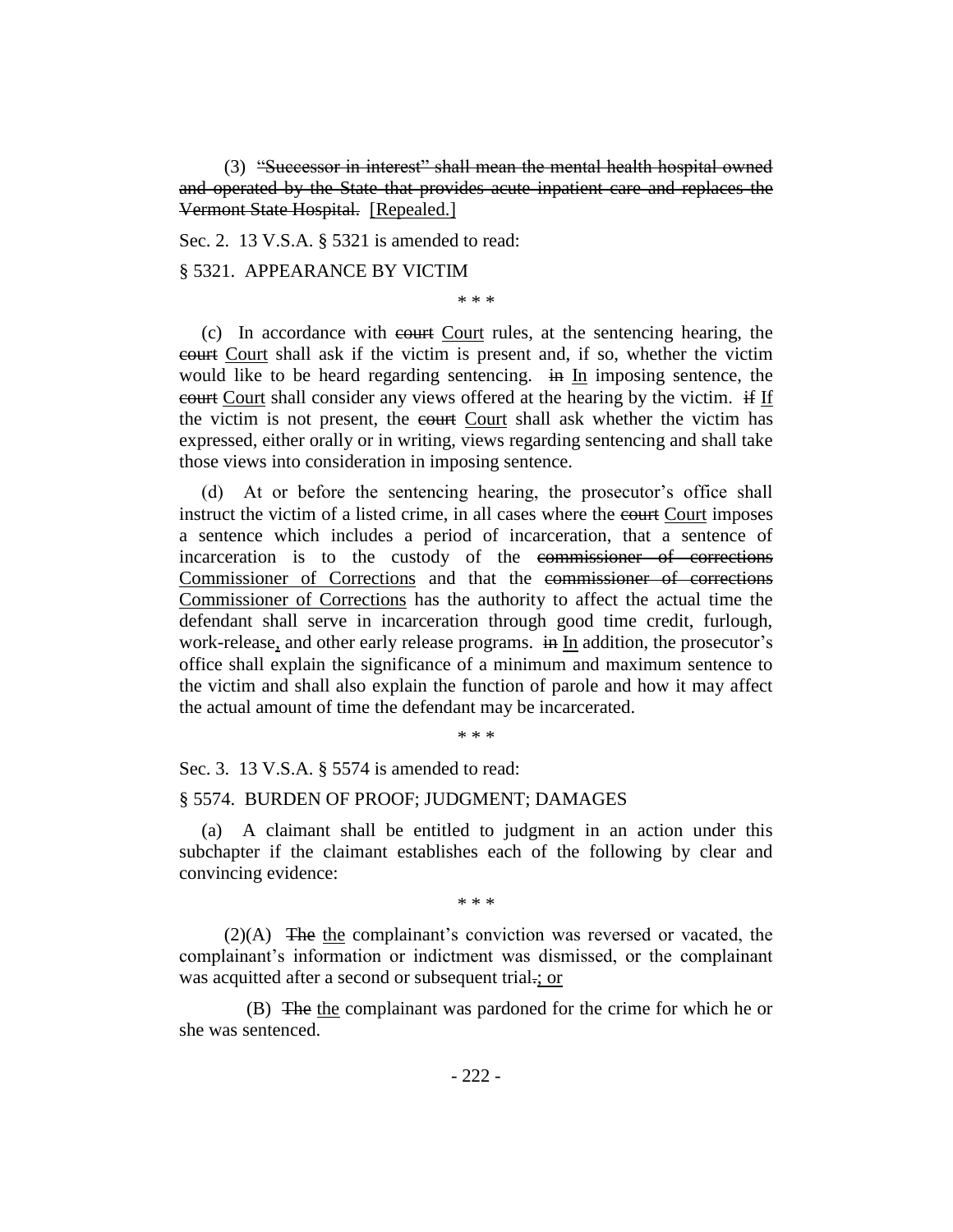Sec. 4. 33 V.S.A. § 5308(a)(4) is amended to read:

(4) The custodial parent, guardian, or guardian custodian has abandoned the child.

Sec. 5. 2014 Acts and Resolves No. 126, Sec. 7 is amended to read:

Sec. 7. EFFECTIVE DATE

This act shall take effect on July 1, 2014, and shall apply to restitution orders issued after that date; provided, however, that notwithstanding 1 V.S.A. § 214, Secs. 1, 3, 4, 5, and 6 shall also apply retroactively to restitution orders issued on or before July 1, 2014.

Sec. 6. EFFECTIVE DATE

This act shall take effect on passage.

## **NEW BUSINESS**

#### **Third Reading**

#### **S. 108.**

An act relating to repealing the sunset on provisions pertaining to patient choice at end of life.

#### **Second Reading**

## **Favorable with Recommendation of Amendment**

# **S. 73.**

An act relating to State regulation of rent-to-own agreements for merchandise.

**Reported favorably with recommendation of amendment by Senator Balint for the Committee on Economic Development, Housing & General Affairs.**

The Committee recommends that the bill be amended by striking out all after the enacting clause and inserting in lieu thereof the following:

Sec. 1. 9 V.S.A. § 41b is amended to read:

## § 41b. RENT-TO-OWN AGREEMENTS; DISCLOSURE OF TERMS

(a) The attorney general shall adopt by rule standards for the full and conspicuous disclosure to consumers of the terms of rent-to-own agreements. For purposes of this section a rent-to-own agreement means an agreement for the use of merchandise by a consumer for personal, family, or household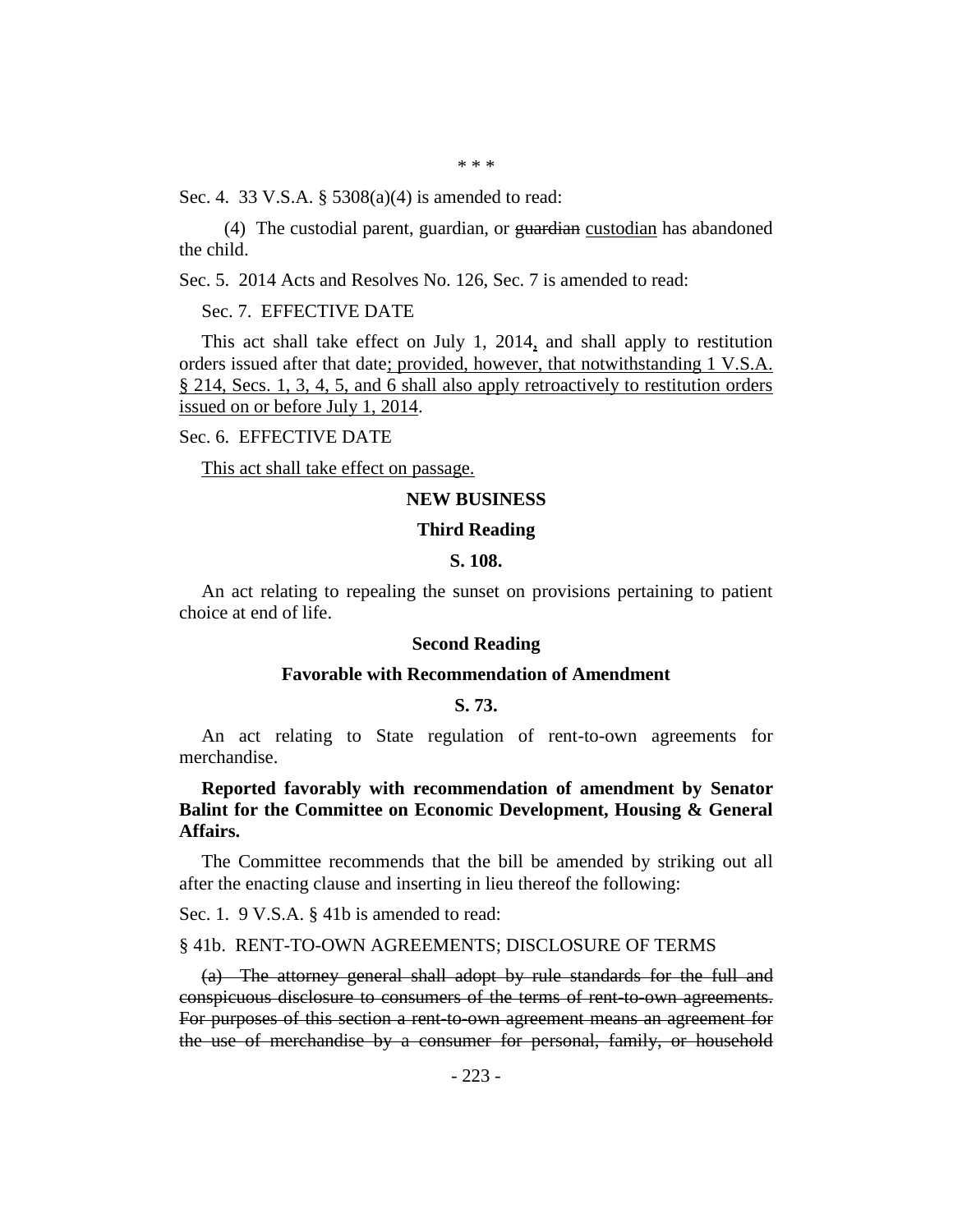purposes, for an initial period of four months or less, that is renewable with each payment after the initial period and that permits the lessee to become the owner of the property. An agreement that complies with this article is not a retail installment sales contract, agreement or obligation as defined in this chapter or a security interest as defined in section 1-201(37) of Title 9A.

(b) The attorney general, or an aggrieved person, may enforce a violation of the rules adopted pursuant to this section as an unfair or deceptive act or practice in commerce under section 2453 of this title.

(a) Definitions. In this section:

(1) "Advertisement" means a commercial message that solicits a consumer to enter into a rent-to-own agreement for a specific item of merchandise that is conveyed:

(A) at a merchant's place of business;

(B) on a merchant's website;

(C) on television or radio.

(2) "Cash price" means the price of merchandise available under a rent-to-own agreement that the consumer may pay in cash to the merchant at the inception of the agreement to acquire ownership of the merchandise.

(3) "Clear and conspicuous" means that the statement or term being disclosed is of such size, color, contrast, or audibility, as applicable, so that the nature, content, and significance of the statement or term is reasonably apparent to the person to whom it is disclosed.

(4) "Consumer" has the same meaning as in subsection  $2451a(a)$  of this title.

(5) "Merchandise" means an item of a merchant's property that is available for use under a rent-to-own agreement. The term does not include:

(A) real property;

(B) a mobile home, as defined in section 2601 of this title;

(C) a motor vehicle, as defined in 23 V.S.A. § 4;

(D) an assistive device, as defined in section 41c of this title; or

(E) a musical instrument intended to be used primarily in an elementary or secondary school.

(6) "Merchant" means a person who offers, or contracts for, the use of merchandise under a rent-to-own agreement.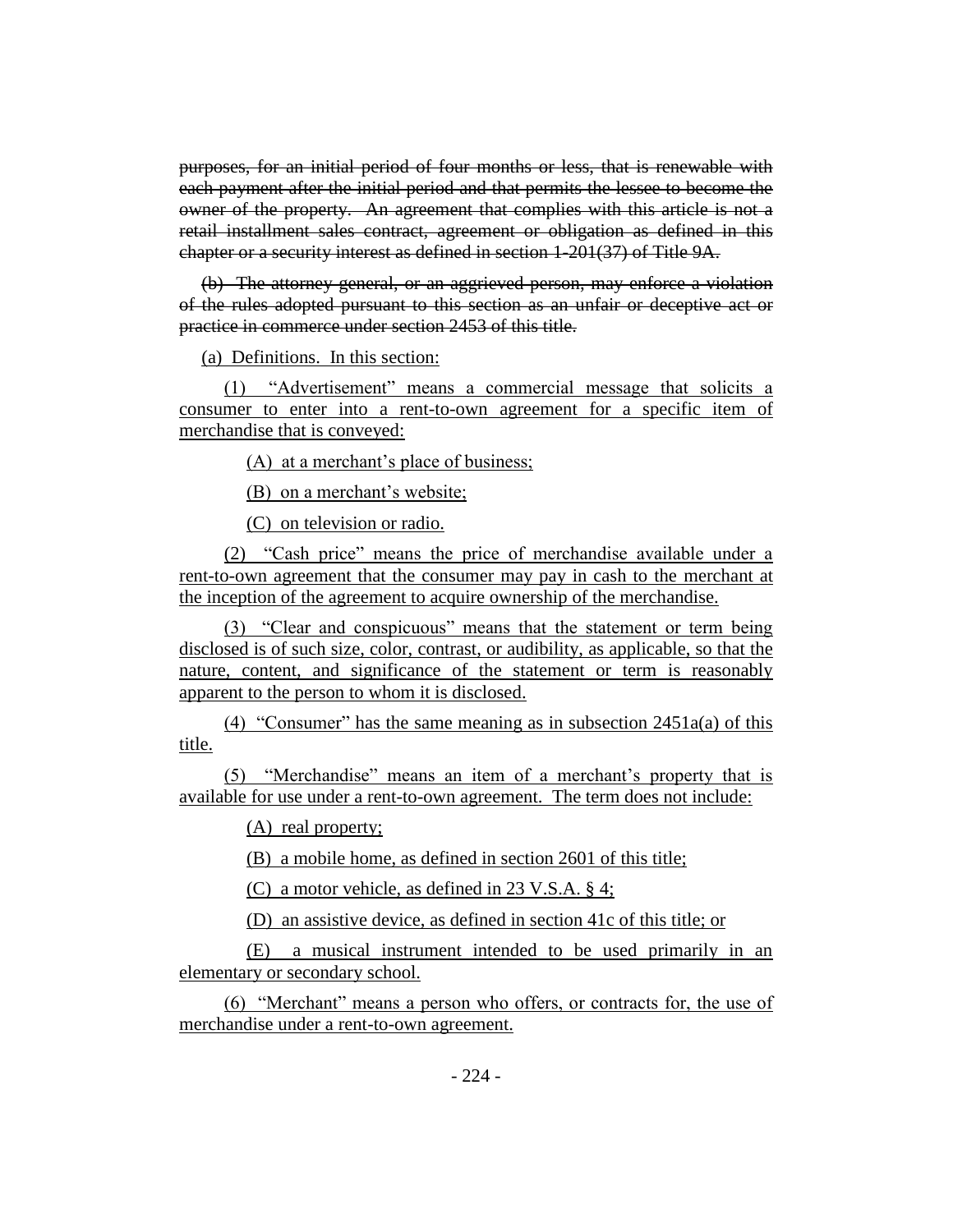(7) "Merchant's cost" means the documented actual cost, including actual freight charges, of merchandise to the merchant from a wholesaler, distributor, supplier, or manufacturer and net of any discounts, rebates, and incentives that are vested and calculable as to a specific item of merchandise at the time the merchant accepts delivery of the merchandise.

(8)(A) "Rent-to-own agreement" means a contract under which a consumer agrees to pay a merchant for the right to use merchandise until:

(i) the consumer returns the merchandise to the merchant;

(ii) the merchant retakes possession of the merchandise; or

(iii) the consumer pays the total cost and acquires ownership of the merchandise.

(B) A "rent-to-own agreement" as defined in subdivision  $(7)(A)$  of this subsection is not:

(i) a sale subject to 9A V.S.A. Article 2;

(ii) a lease subject to 9A V.S.A. Article 2A;

(iii) a security interest as defined in section 9A V.S.A.  $§ 1-201(a)(35);$  or

(iv) a retail installment contract or retail charge agreement as defined in chapter 61 of this title.

(9) "Rent-to-own charge" means the difference between the total cost and the cash price of an item of merchandise.

(10) "Total cost" means the sum of all payments, charges, fees, and taxes that a consumer must pay to acquire ownership of merchandise under a rent-to-own agreement. The term does not include charges for optional services or charges due only upon the occurrence of a contingency specified in the agreement.

(b) General requirements.

(1) Prior to execution, a merchant shall give a consumer the opportunity to review a written copy of a rent-to-own agreement that includes all of the information required by this section for each item of merchandise covered by the agreement and shall not refuse a consumer's reasonable request to review the agreement with a third party, either inside the merchant's place of business or at another location.

(2) A disclosure required by this section shall be clear and conspicuous.

(3) In an advertisement or rent-to-own agreement, a merchant shall state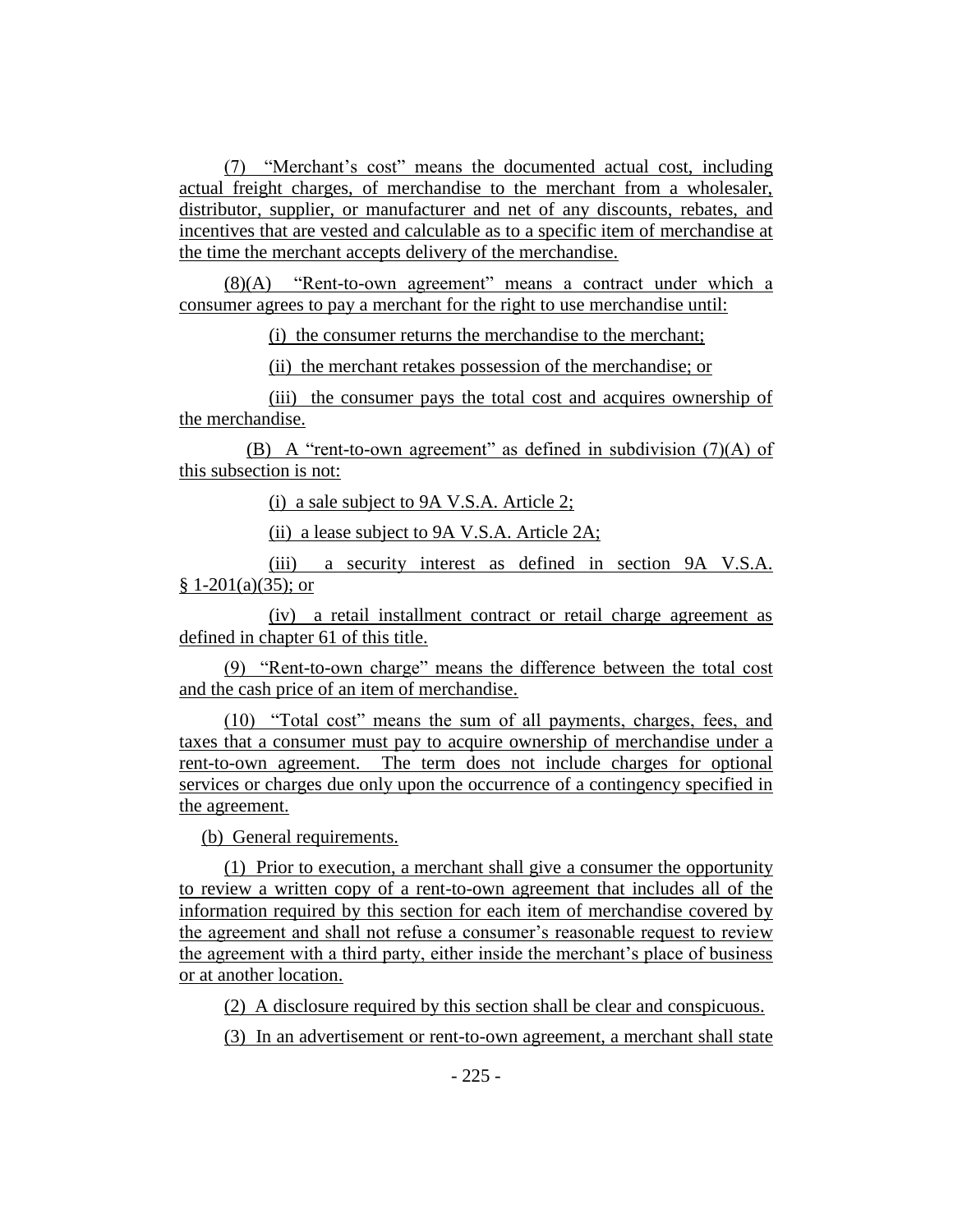a numerical amount or percentage as a figure and shall print or legibly handwrite the figure in the equivalent of 12-point type or greater.

(4) A merchant may supply information not required by this section with the disclosures required by this section, but shall not state or place additional information in such a way as to cause the required disclosures to be misleading or confusing, or to contradict, obscure, or detract attention from the required disclosures.

(5) A merchant shall preserve an advertisement, or a digital copy of the advertisement, for not less than two years after the date the advertisement appeared. In the case of a radio, television, or Internet advertisement, a merchant may preserve a copy of the script or storyboard.

(6) A merchant shall make merchandise available to all consumers on the terms and conditions that appear in the advertisement.

(7) A rent-to-own agreement that is substantially modified, including a change that increases the consumer's payments or other obligations or diminishes the consumer's rights, shall be considered a new agreement subject to the requirements of this chapter.

(8) For each item of merchandise available under a rent-to-own agreement, a merchant shall keep an electronic or hard copy for a period of six years following the date the merchant ceases to own the merchandise:

(A) each rent-to-own agreement covering the item; and

(B) a record that establishes the merchant's cost for the item.

(9) A rent-to-own agreement executed by a merchant doing business in Vermont and a resident of Vermont shall be governed by Vermont law.

(10) If a rent-to-own agreement includes a provision requiring mediation or arbitration in the event of a dispute, the mediation or arbitration shall occur within Vermont.

(c) Cash price; total cost; maximum limits.

(1) The maximum cash price for an item of merchandise shall not exceed:

(A) for an appliance, 1.75 times the merchant's cost;

(B) for an item of electronics that has a merchant's cost of less than \$150.00, 1.75 times the merchant's cost;

(C) for an item of electronics that has a merchant's cost of \$150.00 or more, 2.00 times the merchant's cost;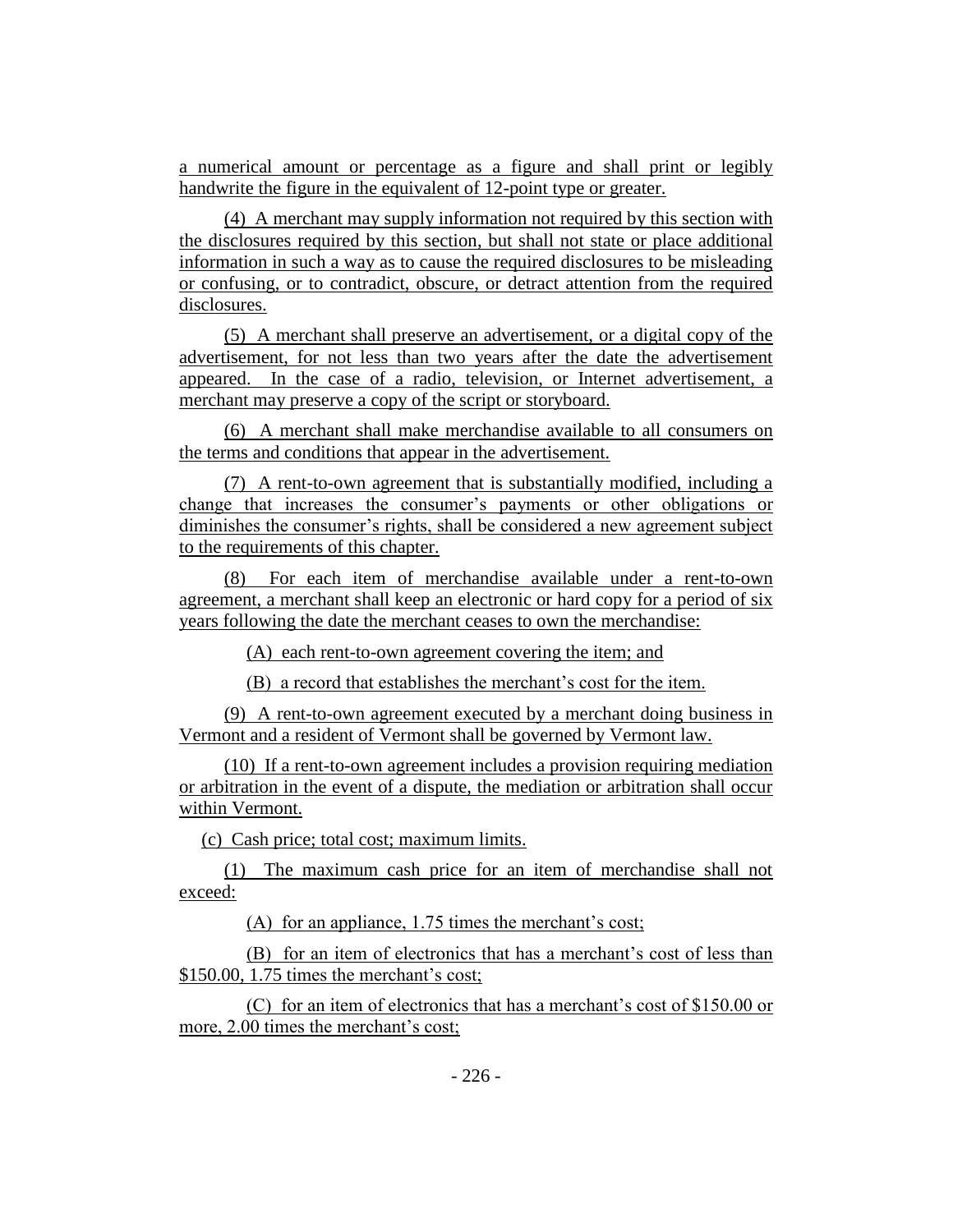(D) for an item of furniture or jewelry, 2.50 times the merchant's cost; and

(E) for any other item, 2.00 times the merchant's cost.

(2) The total cost for an item of merchandise shall not exceed two times the maximum cash price for the item.

(d) Disclosures in advertising. An advertisement shall state:

(1) the cash price of the item;

(2) that the merchandise is available under a rent-to-own agreement;

(3) the amount, frequency, and total number of payments required for ownership;

(4) the total cost for the item;

(5) the rent-to-own charge for the item; and

(6) that the consumer will not own the merchandise until the consumer pays the total cost for ownership.

(e) Disclosures on site. In addition to the information required in subsection (d) of this section, an advertisement at a merchant's place of business shall include:

(1) whether the item is new or used;

(2) when the merchant acquired the item; and

(3) the number of times a consumer has taken possession of the item under a rent-to-own agreement.

(f) Disclosures in rent-to-own agreement.

(1) The first page of a rent-to-own agreement shall include:

(A) a heading in bold-face type that reads: "IMPORTANT INFORMATION ABOUT THIS RENT-TO-OWN AGREEMENT. Do Not Sign this Agreement Before You Read It or If It Contains any Blank Spaces"; and

(B) the following information in the following order:

(i) the name, address, and contact information of the merchant;

(ii) the name, address, and contact information of the consumer;

(iii) the date of the transaction;

(iv) a description of the merchandise sufficient to identify the merchandise to the consumer and the merchant, including any applicable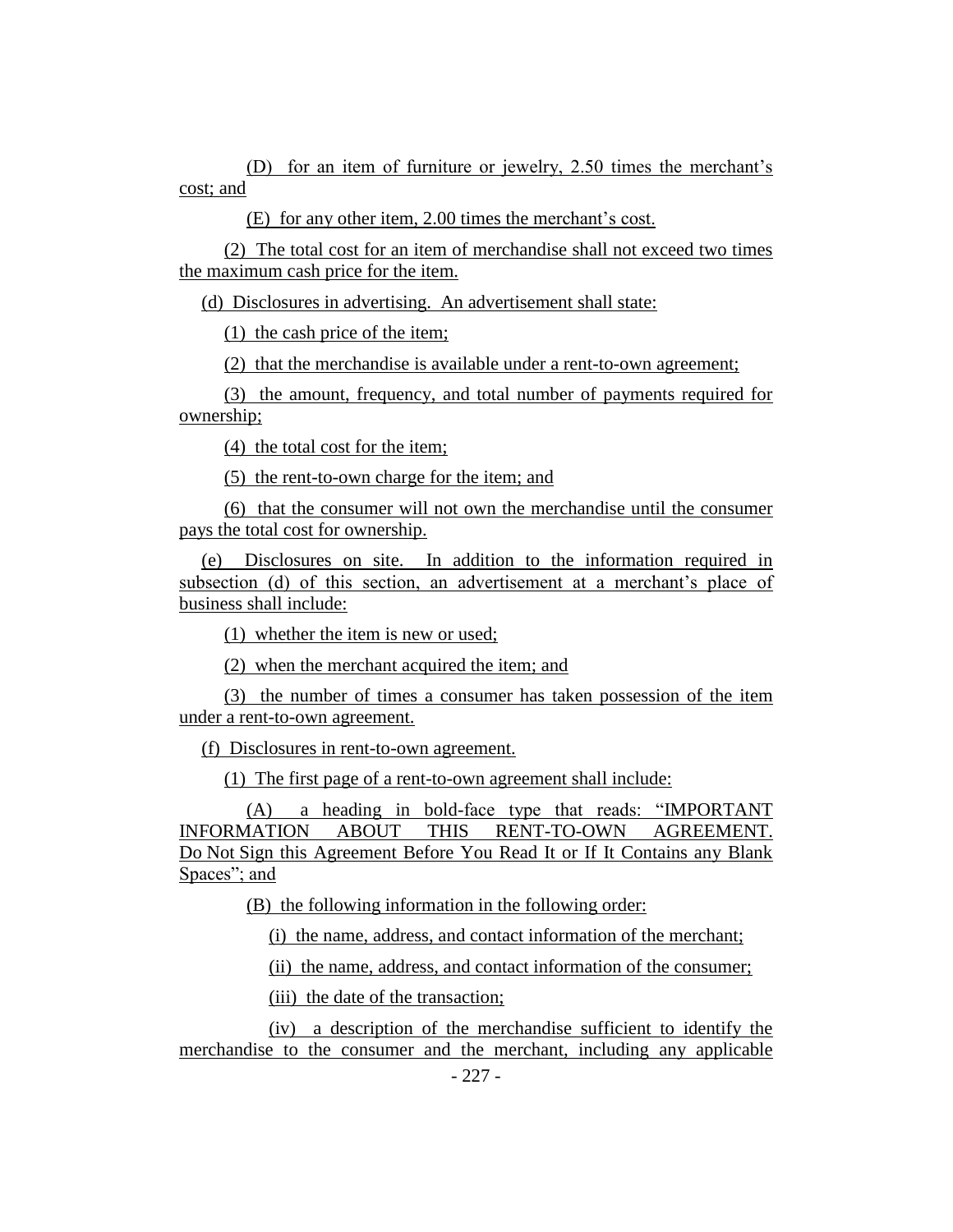model and identification numbers;

(v) a statement whether the merchandise is new or used, and in the case of used merchandise, a description of the condition of, and any damage to, the merchandise.

(2) A rent-to-own agreement shall include the following cost disclosures, printed and grouped as indicated below, immediately preceding the signature lines:

(1)Cash Price: \$

(2) Payments required to become owner:

 $\text{\$}$  /(weekly)(biweekly)(monthly)  $\times$  (# of payments) =  $\text{\$}$ 

(3) Mandatory charges, fees, and taxes required to become owner (itemize):

| Total required taxes, fees, and charges: |             |
|------------------------------------------|-------------|
| (4) Total cost:                          | $(2)+(3) =$ |
| (5) Rent-to-Own Charge:                  | $(4) - (1)$ |

(g) Required provisions of rent-to-own agreement. A rent-to-own agreement shall provide:

(1) a statement of payment due dates;

(2) a line-item list of any other charges or fees the consumer could be charged or have the option of paying in the course of acquiring ownership or during or after the term of the agreement;

(3) that the consumer will not own the merchandise until he or she makes all of the required payments for ownership;

(4) that the consumer has the right to receive a receipt for a payment and, upon reasonable notice, a written statement of account;

(5) who is responsible for service, maintenance, and repair of an item of merchandise;

(6) that, except in the case of the consumer's negligence or abuse, if the merchant must retake possession of the merchandise for maintenance, repair, or service, or the item cannot be repaired, the merchant is responsible for providing the consumer with a replacement item of equal quality and comparable design;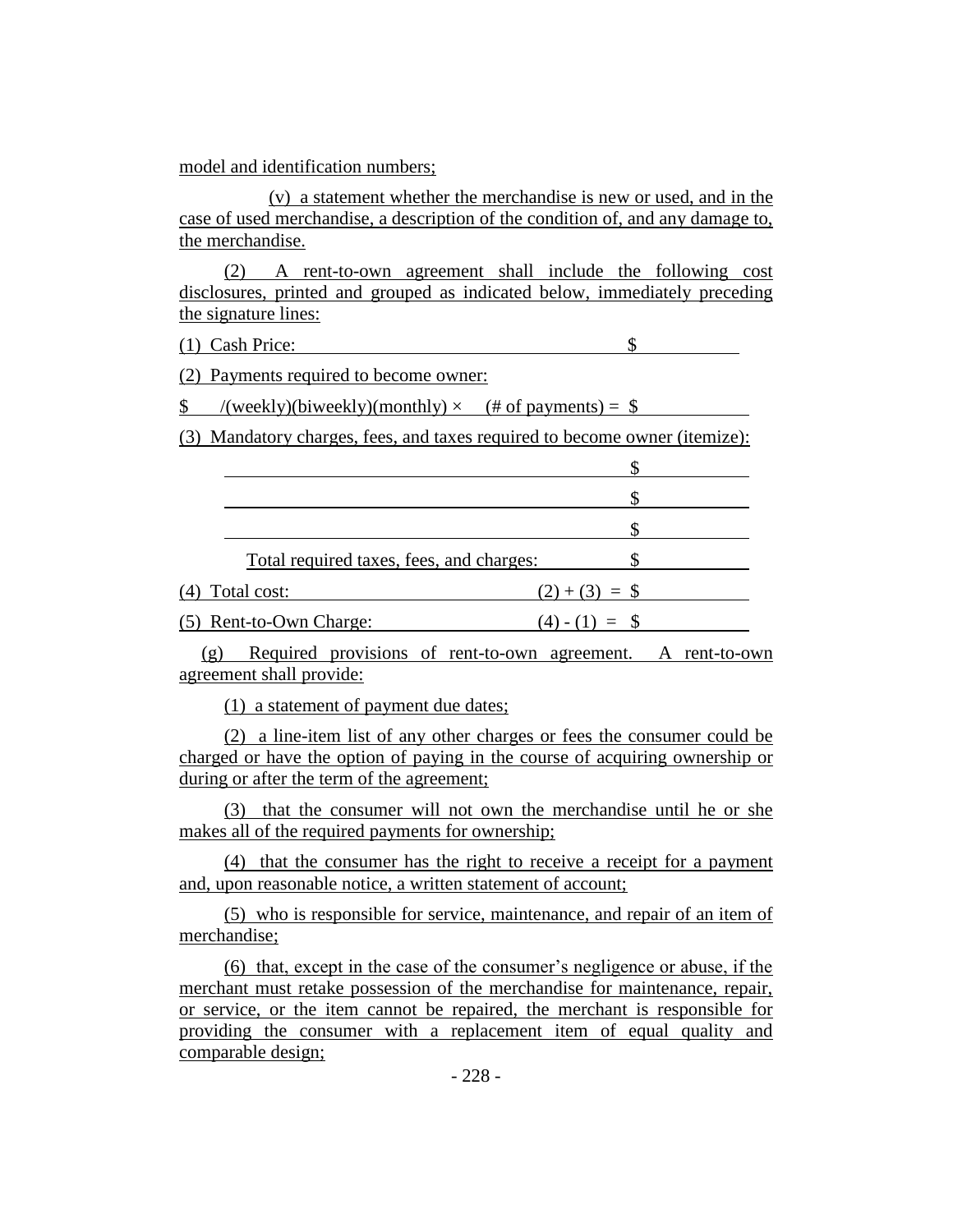(7) the maximum amount of the consumer's liability for damage or loss to the merchandise in the case of the consumer's negligence or abuse;

(8) a description of a manufacturer's warranty or other warranty on the merchandise, which may be in a separate document furnished to the consumer;

(9) a description of any insurance required of the consumer, or a statement that the consumer is not required to purchase insurance and a description of any insurance purchased by the consumer;

(10) an explanation of the consumer's options to purchase the merchandise;

(11) an explanation of the merchant's right to repossess the merchandise; and

(12) an explanation of the parties' respective rights to terminate the agreement, and to reinstate the agreement.

(h) Prohibited provisions of rent-to-own agreement. A rent-to-own agreement shall not contain a provision:

(1) requiring a confession of judgment;

(2) requiring a garnishment of wages;

(3) authorizing a merchant or its agent to enter unlawfully upon the consumer's premises or to commit any breach of the peace in the repossession of property;

(4) requiring the consumer to waive any defense, counterclaim, or right of action against the merchant or its agent in collection of payment under the agreement or in the repossession of property; or

(5) requiring the consumer to purchase insurance from the merchant to cover the property.

(i) Option to purchase. Notwithstanding any other provision of this section, at any time after the first payment a consumer who is not in violation of a rent-to-own agreement may acquire ownership of the merchandise covered by the agreement by paying an amount equal to the cash price of the merchandise minus 50 percent of the value of the consumer's previous payments.

(j) Collections; repossession of merchandise; prohibited acts. When attempting to collect a debt or enforce an obligation under a rent-to-own agreement, a merchant shall not:

(1) call or visit a consumer's workplace after a request by the consumer or his or her employer not to do so;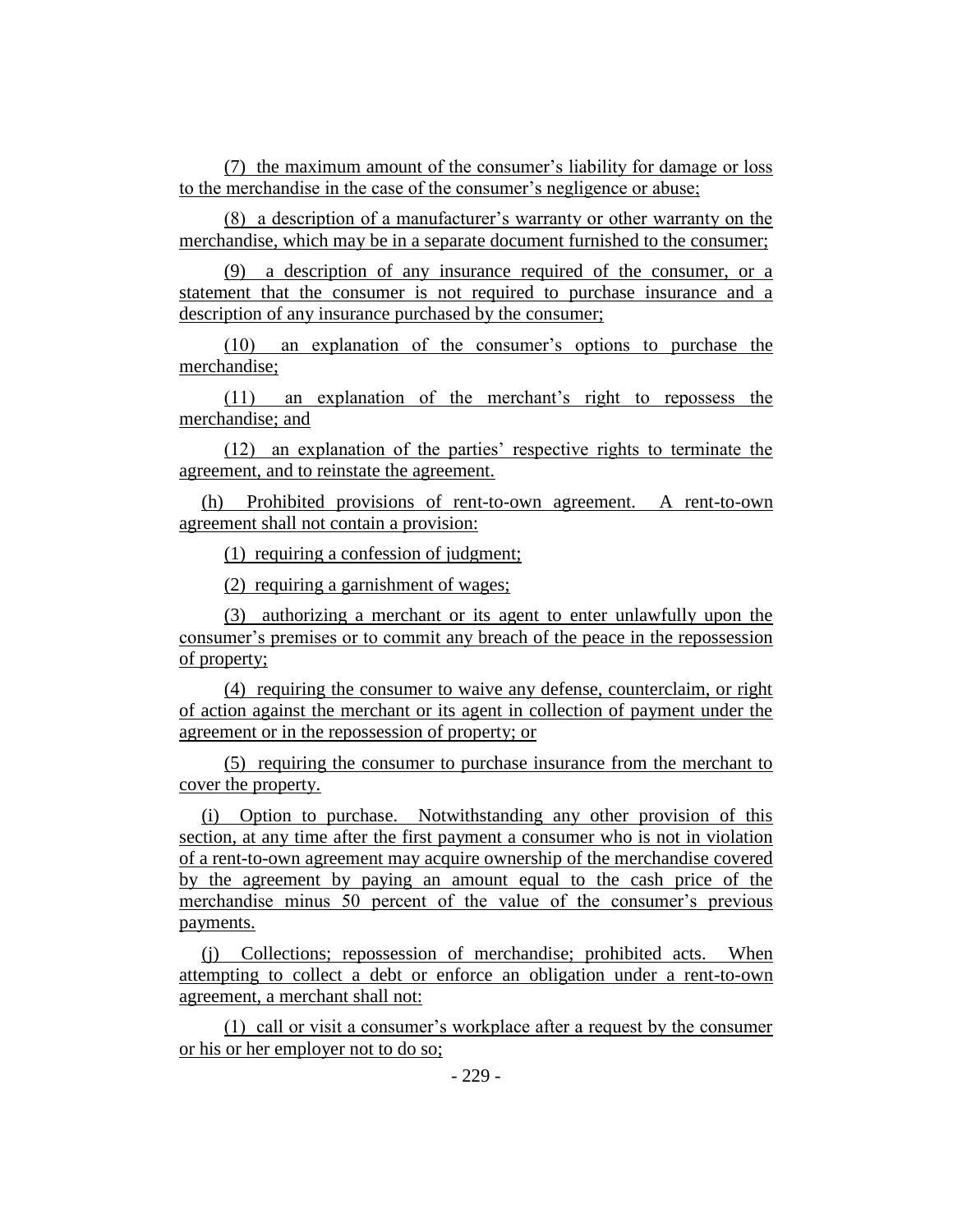(2) use profanity or any language to abuse, ridicule, or degrade a consumer;

(3) repeatedly call, leave messages, knock on doors, or ring doorbells;

(4) ask someone, other than a spouse, to make a payment on behalf of a consumer;

(5) obtain payment through a consumer's bank, credit card, or other account without authorization;

(6) speak with a consumer more than six times per week to discuss an overdue account;

(7) engage in violence;

(8) trespass;

(9) call or visit a consumer at home or work after receiving legal notice that the consumer has filed for bankruptcy;

(10) impersonate others;

(11) discuss a consumer's account with anyone other than a spouse of the consumer;

(12) threaten unwarranted legal action; or

(13) leave a recorded message for a consumer that includes anything other than the caller's name, contact information, and a courteous request that the consumer return the call.

(k) Reinstatement of agreement.

(1) A consumer who fails to make a timely payment may reinstate a rent-to-own agreement without losing any rights or options that exist under the agreement by paying all past-due charges, the reasonable costs of pickup, redelivery, and any refurbishing, and any applicable late fee:

(A) within five business days of the renewal date of the agreement if the consumer pays monthly; or

(B) within three business days of the renewal date of the agreement if the consumer pays more frequently than monthly.

(2) If a consumer promptly returns or voluntarily surrenders merchandise upon a merchant's request, the consumer may reinstate a rent-to-own agreement during a period of not less than 180 days after the date the merchant retakes possession of the merchandise.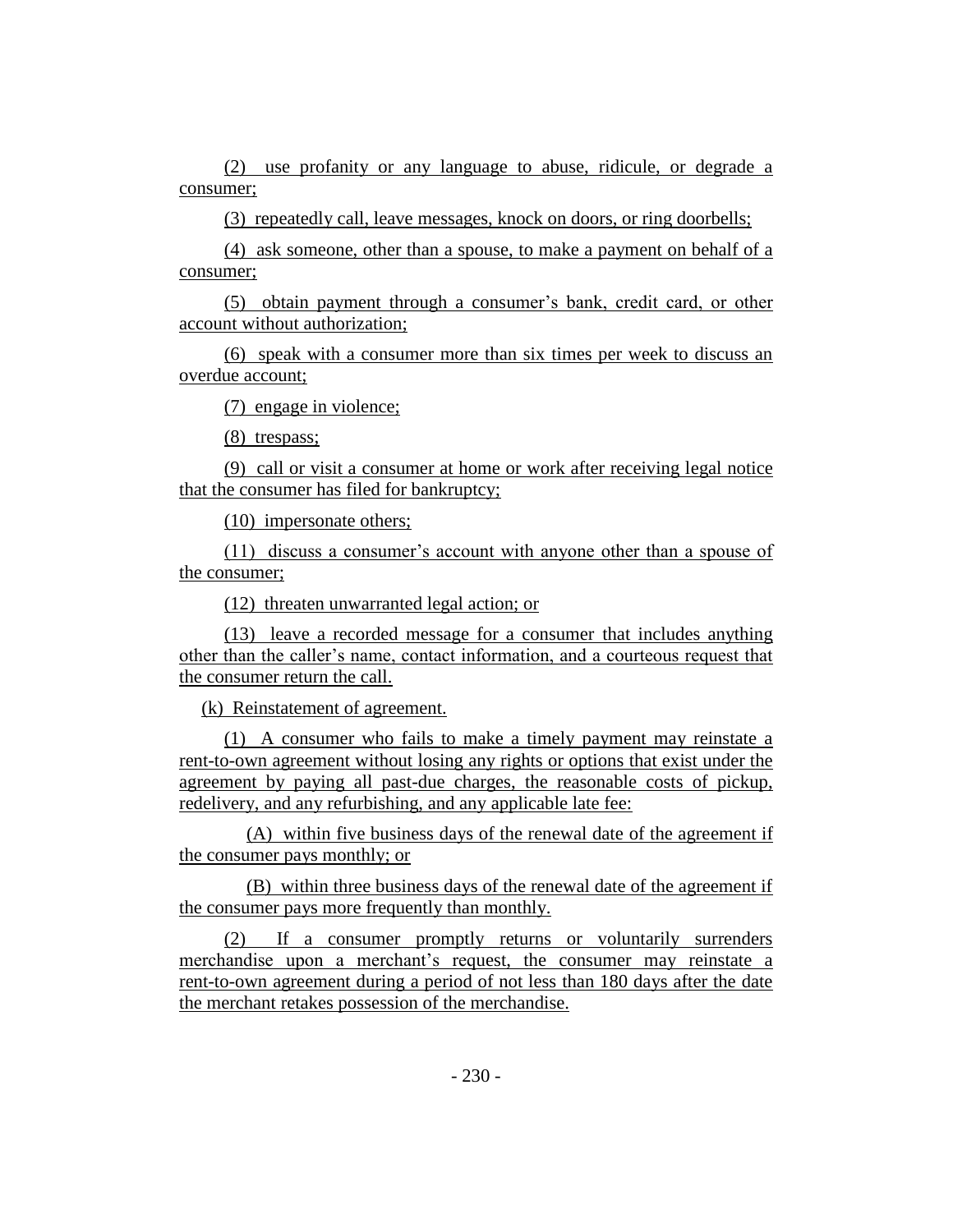(3) In the case of a rent-to-own agreement that is reinstated pursuant to this subsection, the merchant is not required to provide the consumer with the identical item of merchandise and may provide the consumer with a replacement item of equal quality and comparable design.

(l) Reasonable charges and fees. Any charge or fee assessed under a rent-to-own agreement shall be reasonably related to the actual cost to the merchant of the service or hardship for which it is charged.

(m) Prohibition on rent-to-own businesses and licensed lenders. A person engaged in the business of selling merchandise under a rent-to-own agreement subject to this section shall not engage in any conduct or business at the same physical location that would require a license under 8 V.S.A. chapter 73 (licensed lenders).

(n) Enforcement; remedies; damages. A person who violates this section commits an unfair and deceptive act in commerce in violation of section 2453 of this title.

Sec. 2. EFFECTIVE DATE

This act shall take effect on July 1, 2015.

(Committee vote: 5-0-0)

# **S. 115.**

An act relating to expungement of convictions based on conduct that is no longer criminal.

**Reported favorably with recommendation of amendment by Senator Benning for the Committee on Judiciary.**

The Committee recommends that the bill be amended by striking out all after the enacting clause and inserting in lieu thereof the following:

Sec. 1. 13 V.S.A. § 7601 is amended to read:

§ 7601. DEFINITIONS

As used in this chapter:

\* \* \*

(4) "Qualifying crime" means:

(A) a misdemeanor offense which is not a listed crime as defined in subdivision 5301(7) of this title, an offense involving sexual exploitation of children in violation of chapter 64 of this title, an offense involving violation of a protection order in violation of section 1030 of this title, a prohibited act as defined in section 2632 of this title, or a predicate offense;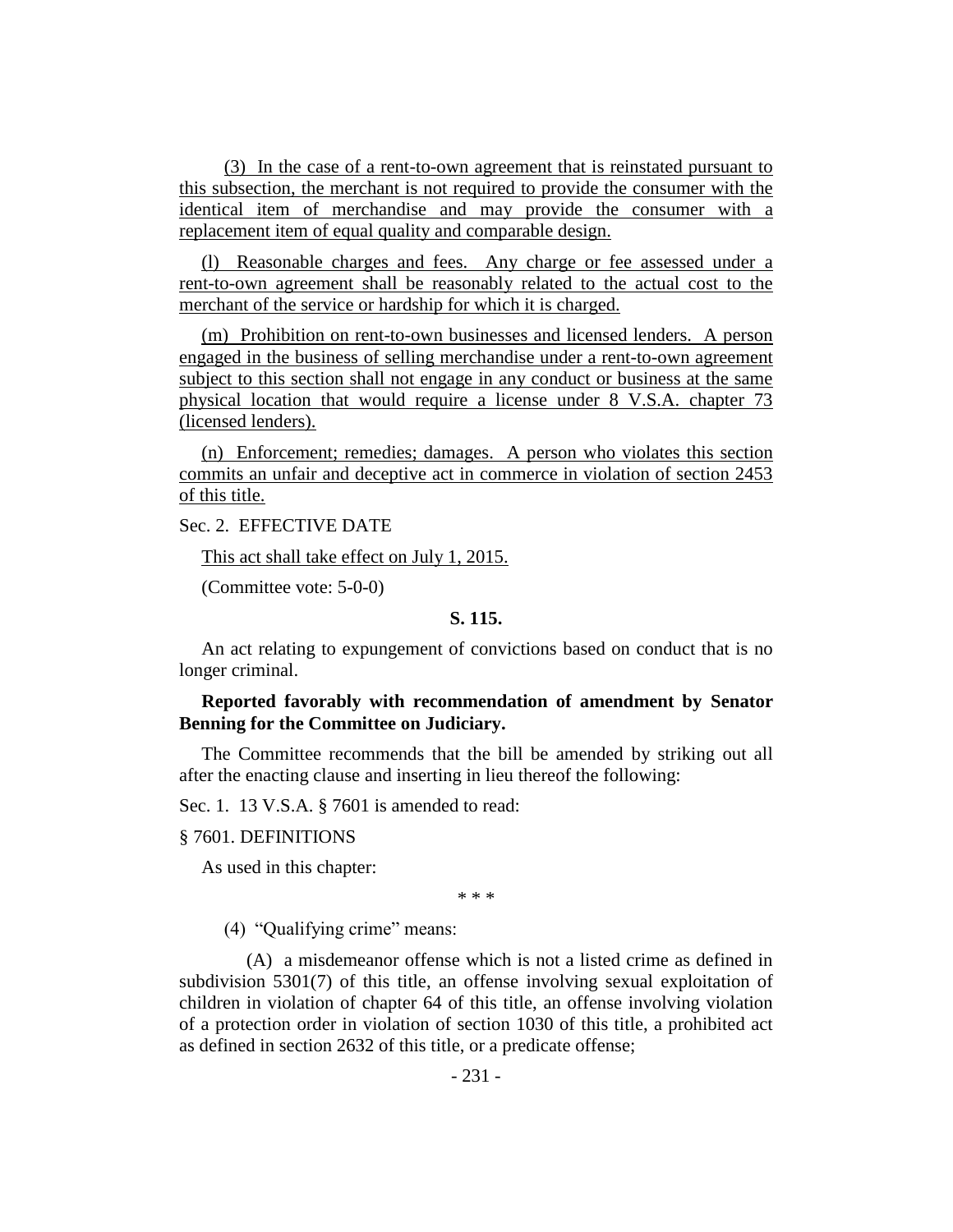(B) a violation of subsection 3701(a) of this title related to criminal mischief; or

(C) a violation of section 2501 of this title related to grand larceny; or

(D) a violation of section 1201 of this title related to burglary, excluding any burglary into an occupied dwelling, as defined in subdivision  $1201(b)(2)$  of this title.

Sec. 2. 13 V.S.A. § 7602 is amended to read:

# § 7602. EXPUNGEMENT AND SEALING OF RECORD, POSTCONVICTION; PROCEDURE

 $(a)(1)$  A person who was convicted of a qualifying crime or qualifying crimes arising out of the same incident or occurrence may file a petition with the Court requesting expungement or sealing of the criminal history record related to the conviction. The State's Attorney or Attorney General shall be the respondent in the matter. if:

(A) the person was convicted of a qualifying crime or qualifying crimes arising out of the same incident or occurrence; or

(B)(i) the person was convicted of:

(I) an offense for which the underlying conduct is no longer prohibited by law or the criminal sanctions have been repealed; or

(II) possession of a regulated drug under 18 V.S.A. chapter 84, subchapter 1 in an amount that is no longer prohibited by law or for which criminal sanctions have been repealed; and

(ii) at least one year has elapsed since the completion of any sentence or supervision for the offense, whichever is later.

(2) The State's Attorney or Attorney General shall be the respondent in the matter.

(3) The Court shall grant the petition without hearing if the petitioner and the respondent stipulate to the granting of the petition. The respondent shall file the stipulation with the Court, and the Court shall issue the petitioner a certificate and provide notice of the order in accordance with this section.

(b)(1) The Court shall grant the petition and order that the criminal history record be expunged pursuant to section 7606 of this title if the following conditions are met:

(A) At least 10 years have elapsed since the date on which the person successfully completed the terms and conditions of the sentence for the conviction, or if the person has successfully completed the terms and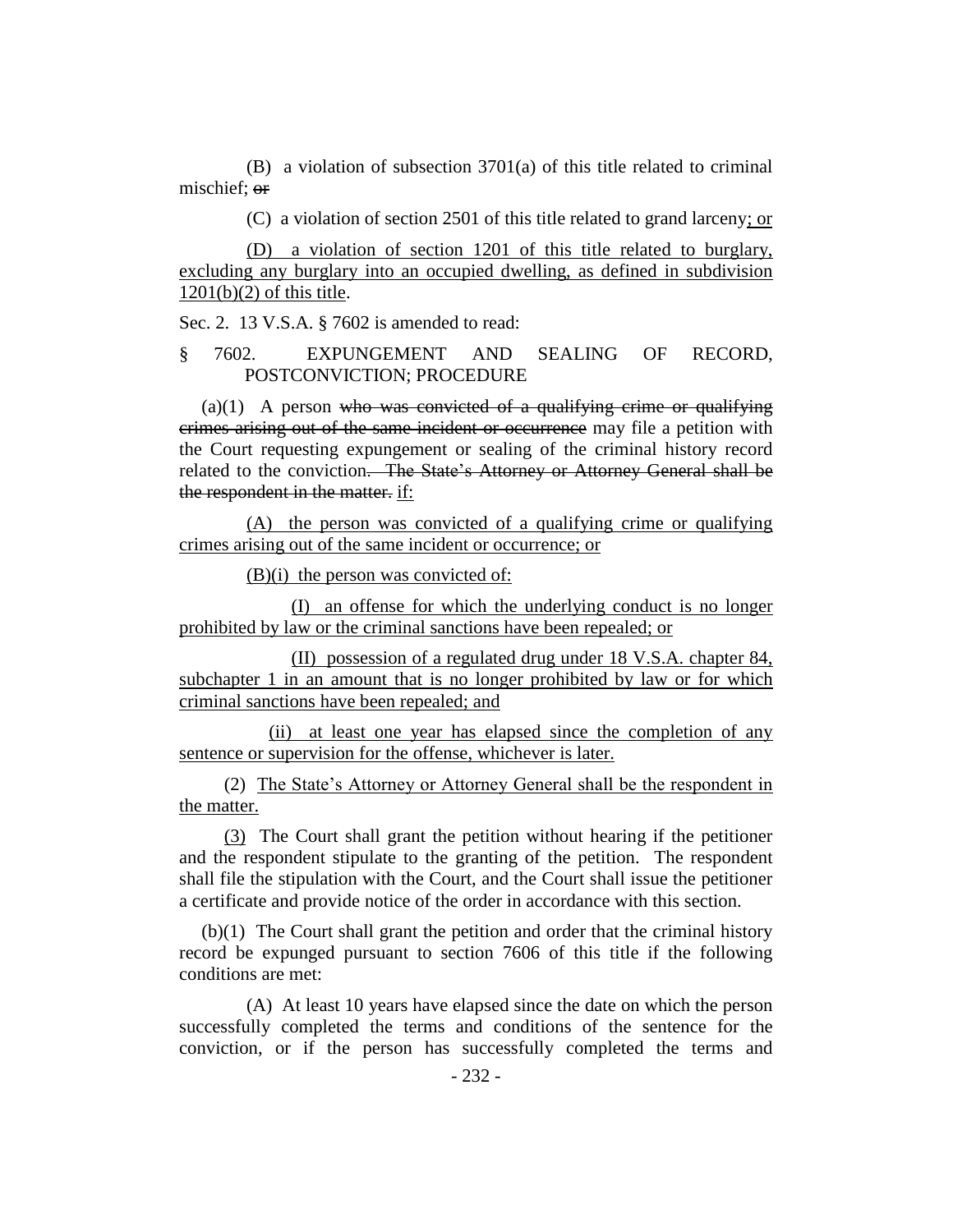conditions of an indeterminate term of probation that commenced at least 10 years previously.

(B) The person has not been convicted of a crime arising out of a new incident or occurrence since the person was convicted for the qualifying crime.

(C) Any restitution ordered by the Court has been paid in full.

(D) The Court finds that expungement of the criminal history record serves the interest of justice.

(E) For petitions filed pursuant to subdivision 7601(4)(D) of this title, the Court finds that the conduct underlying the conviction under section 1201 of this title did not constitute a burglary into an occupied dwelling, as defined in subdivision  $1201(b)(2)$  of this title. The petitioner shall bear the burden of establishing this fact.

(2) The Court shall grant the petition and order that all or part of the criminal history record be sealed pursuant to section 7607 of this title if the conditions of subdivisions (1)(A), (B), and (C), and (E) of this subsection are met and the Court finds that:

(A) sealing the criminal history record better serves the interest of justice than expungement; and

(B) the person committed the qualifying crime after reaching 19 years of age.

(c)(1) The Court shall grant the petition and order that the criminal history record be expunged pursuant to section 7606 of this title if the following conditions are met:

(A) At least 20 years have elapsed since the date on which the person successfully completed the terms and conditions of the sentence for the conviction.

(B) The person has not been convicted of a felony arising out of a new incident or occurrence since the person was convicted of the qualifying crime.

(C) The person has not been convicted of a misdemeanor during the past 15 years.

(D) Any restitution ordered by the Court for any crime of which the person has been convicted has been paid in full.

(E) After considering the particular nature of any subsequent offense, the Court finds that expungement of the criminal history record for the qualifying crime serves the interest of justice.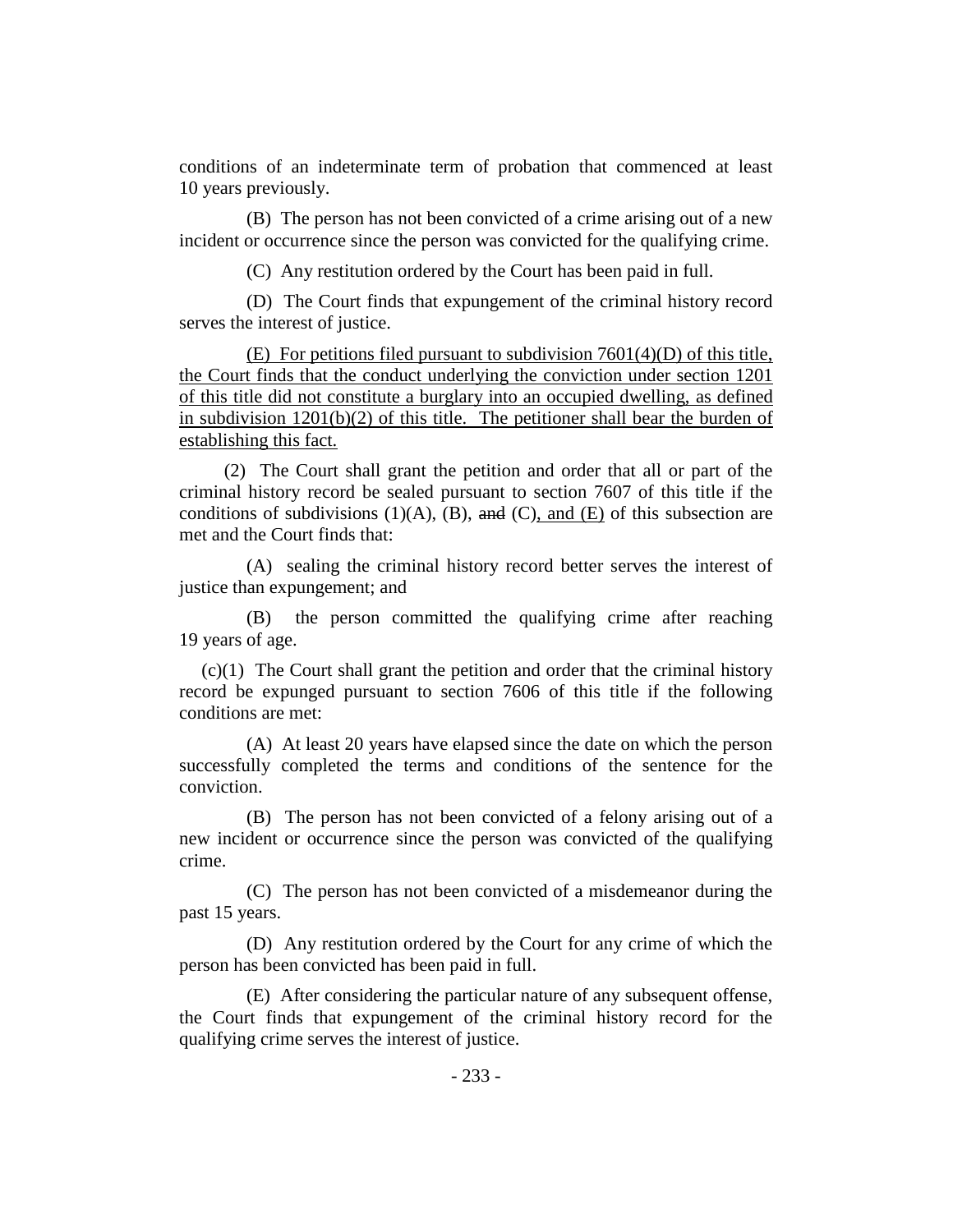(F) For petitions filed pursuant to subdivision 7601(4)(D) of this title, the Court finds that the conduct underlying the conviction under section 1201 of this title did not constitute a burglary into an occupied dwelling, as defined in subdivision  $1201(b)(2)$  of this title. The petitioner shall bear the burden of establishing this fact.

(2) The Court shall grant the petition and order that all or part of the criminal history record be sealed pursuant to section 7607 of this title if the conditions of subdivisions  $(1)(A)$ ,  $(B)$ ,  $(C)$ , and  $(D)$ , and  $(F)$  of this subsection are met and the Court finds that:

(A) sealing the criminal history record better serves the interest of justice than expungement; and

(B) the person committed the qualifying crime after reaching 19 years of age.

(d) For petitions filed pursuant to subdivision  $(a)(1)(B)$  of this section, the Court shall grant the petition and order that the criminal history record be expunged pursuant to section 7606 of this title if the following conditions are met:

(1) At least one year has elapsed since the completion of any sentence or supervision for the offense, whichever is later.

(2) Any restitution ordered by the Court has been paid in full.

(3) The Court finds that expungement of the criminal history record serves the interest of justice.

(e) For petitions filed pursuant to subdivision  $(a)(1)(B)(i)(II)$  of this section:

(1) The petitioner shall bear the burden of establishing that his or her conviction was based on possessing a quantity of regulated drug that is no longer prohibited by law or for which criminal sanctions have been repealed.

(2) There shall be a rebuttable presumption that the weight of the regulated drug specified in the affidavit of probable cause associated with the petitioner's conviction was the amount possessed by the petitioner.

Sec. 3. EFFECTIVE DATE

This act shall take effect on passage.

(Committee vote: 4-0-1)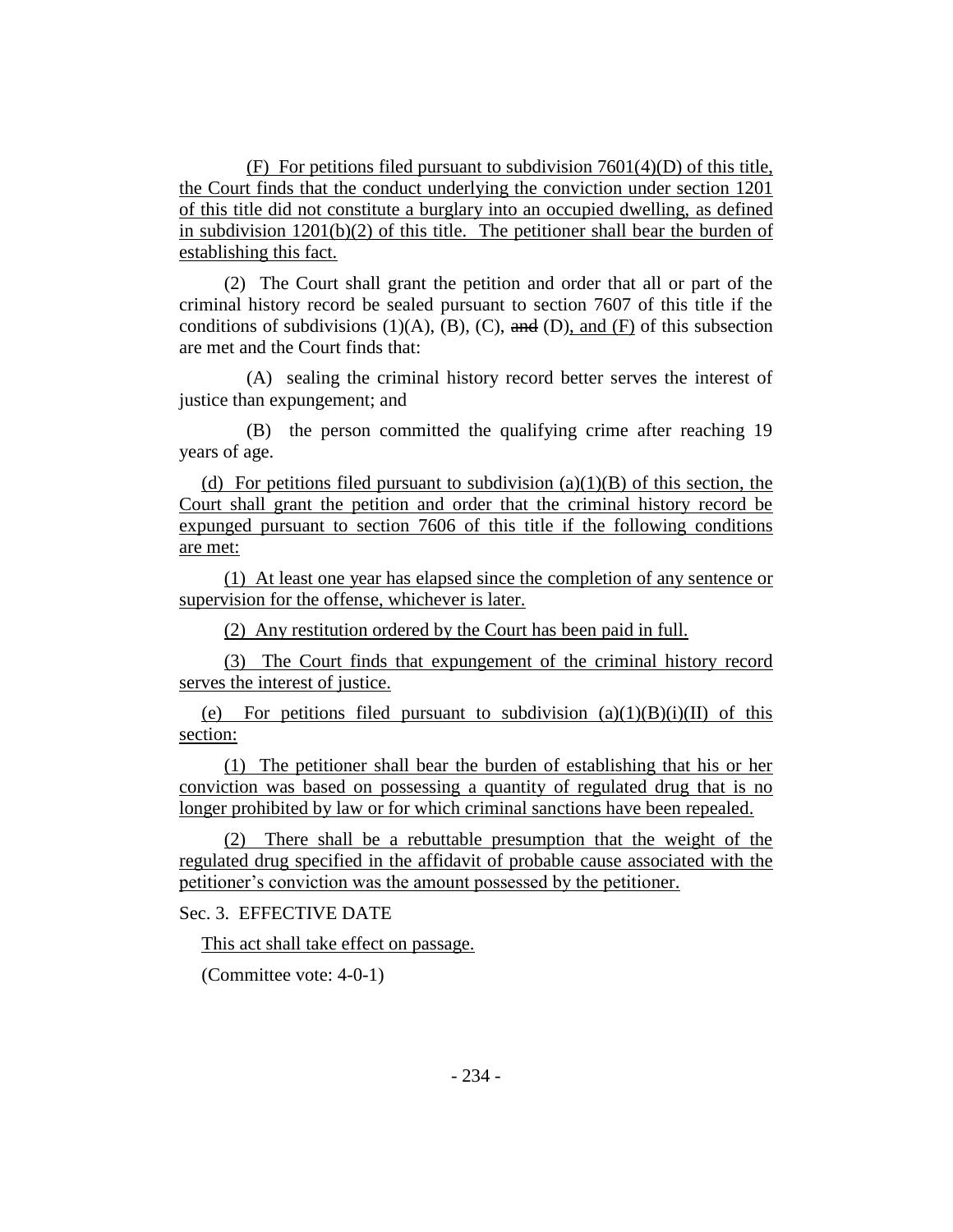# **NOTICE CALENDAR Second Reading Favorable with Recommendation of Amendment S. 60.**

An act relating to payment for medical examinations for victims of sexual assault.

# **Reported favorably with recommendation of amendment by Senator McCormack for the Committee on Health & Welfare.**

The Committee recommends that the bill be amended as follows:

First: In Sec. 1, 8 V.S.A. § 4089, by striking out subsection (a) in its entirety and inserting in lieu thereof a new subsection (a) to read as follows:

(a) A health insurer shall not impose any co-payment or coinsurance or, to the extent permitted under federal law, deductible or other cost-sharing requirement for the sexual assault examination of a victim of alleged sexual assault for health care services associated with specific procedure codes identified in a memorandum of understanding between the health insurer and the Vermont Center for Crime Victim Services.

Second: In Sec. 4, confidentiality; memorandum of understanding, by striking out the introductory paragraph in its entirety and inserting in lieu thereof the following:

On or before August 1, 2015, the Department of Vermont Health Access, the three private insurers with the greatest number of covered lives in this State, and the Vermont Center for Crime Victim Services shall enter into a memorandum of understanding to ensure that:

Third: By striking out Sec. 5, effective date, in its entirety and inserting in lieu thereof a new Sec. 5 to read as follows:

# Sec. 5. EFFECTIVE DATES

(a) Secs. 1 (insurance coverage for victims of sexual assault) and 3 (costs borne by the State) shall take effect on October 1, 2015, except that the Victims' Compensation Fund shall reimburse health care facilities and health care providers at 60 percent of billed charges beginning on the date of passage of this act.

(b) Secs. 2 (health care services for uninsured crime victims) and 4 (confidentiality; memorandum of understanding) and this section shall take effect on passage.

(Committee vote: 5-0-0)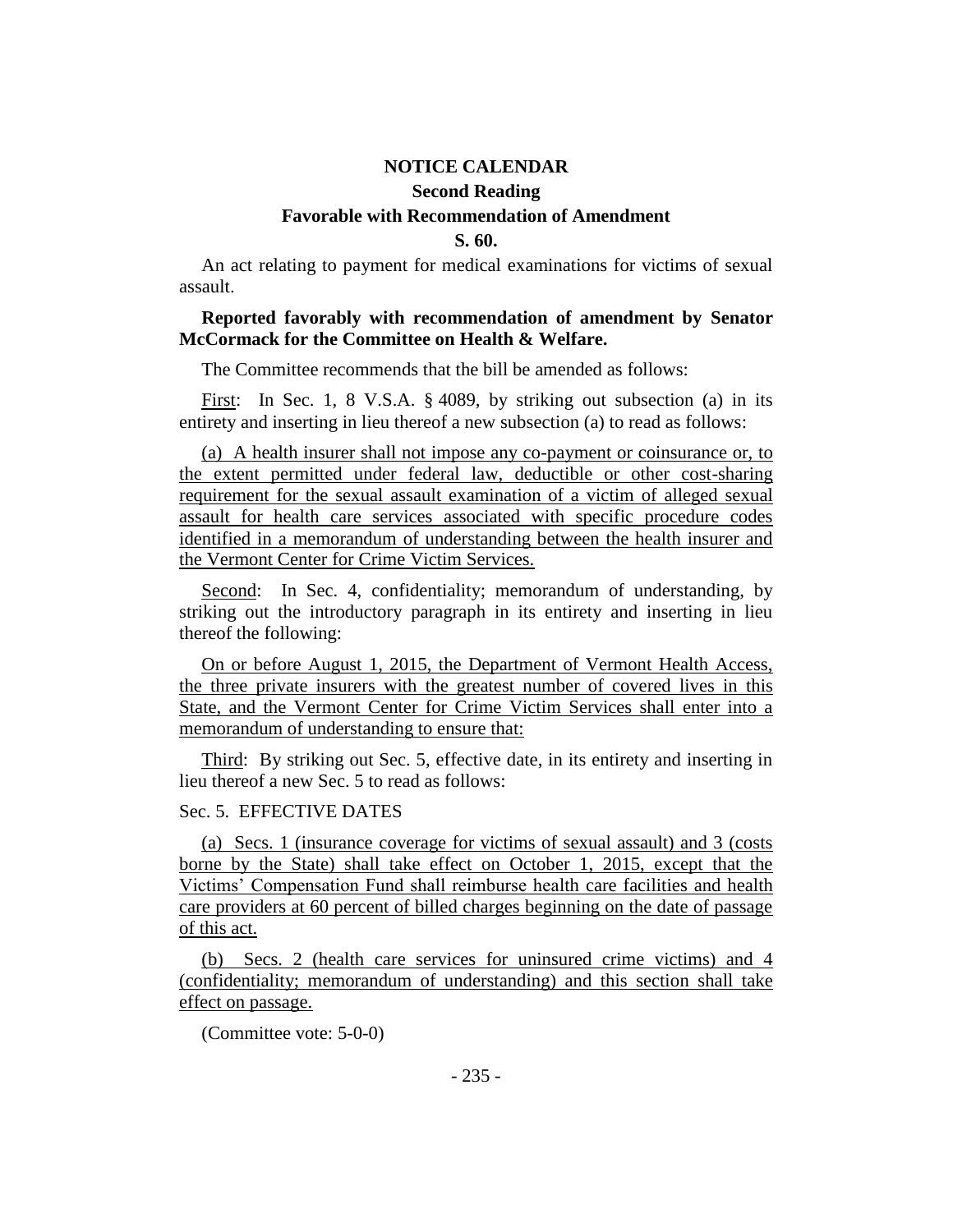# **CONCURRENT RESOLUTIONS FOR NOTICE**

**S.C.R. 5-12** (For text of Resolutions, see Addendum to Senate Calendar for March 12, 2015)

**H.C.R. 60-67** (For text of Resolutions, see Addendum to House Calendar for March 12, 2015)

## **CONFIRMATIONS**

The following appointments will be considered by the Senate, as a group, under suspension of the Rules, as moved by the President *pro tempore,* for confirmation together and without debate, by consent thereby given by the Senate. However, upon request of any senator, any appointment may be singled out and acted upon separately by the Senate, with consideration given to the report of the Committee to which the appointment was referred, and with full debate; and further, all appointments for the positions of Secretaries of Agencies, Commissioners of Departments, Judges, Magistrates, and members of the Public Service Board shall be fully and separately acted upon.

Robert Ide of Peacham – Commissioner, Department of Motor Vehicles – By Sen. Kitchel for the Committee on Transportation. (3/12/15)

Sue Minter of Waterbury Center – Secretary, Agency of Transportation – By Sen. Westman for the Committee on Transportation. (3/13/15)

William Hoser of Chester – Member of the Vermont Board of Medical Practice – By Sen. McCormack for the Committee on Health and Welfare. (3/13/15)

Sarah Flynn of Burlington – Member of the Community High School of Vermont Board – By Sen. Zuckerman for the Committee on Education. (3/13/15)

Churchill Hindes of Colchester – Member, Vermont State Colleges Board of Trustees – Sen. Zuckerman for the Committee on Education. (3/13/15)

Michael Pieciak of Winooski – Member, Vermont State Colleges Board of Trustees – Sen. Zuckerman for the Committee on Education. (3/13/15)

Nancy Waples of Hinesburg – Superior Court Judge – Sen. Ashe for the Committee on Judiciary. (3/13/15)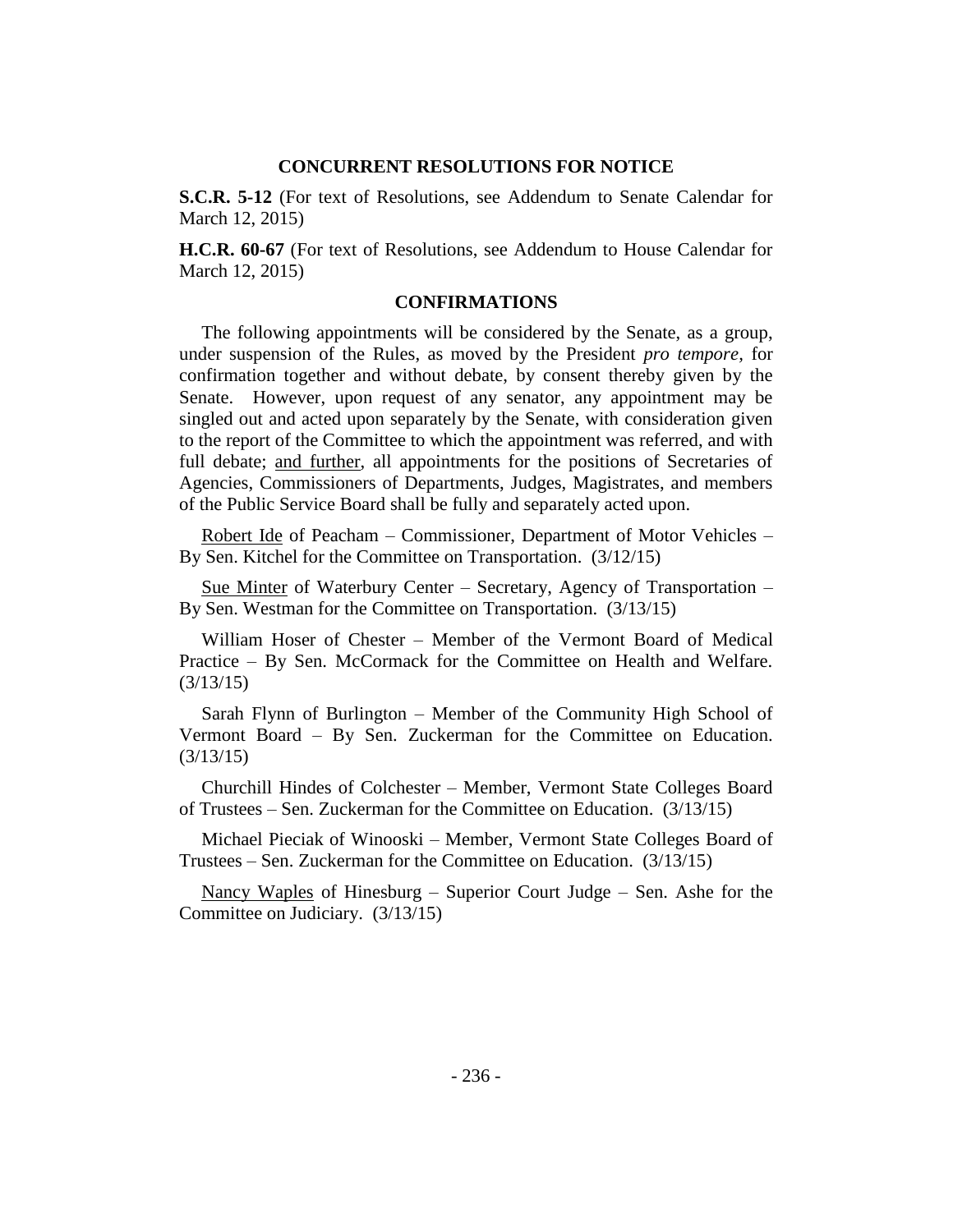# **PUBLIC HEARINGS**

**Thursday, March 12, 2015** – Room 11 – 1:00 P.M. – 3:00 P.M. – Re: Further Reductions to the Governor's Proposed FY2016 Budget - House Committee on Appropriations.

#### **REPORTS ON FILE**

# **Reports 2015**

Pursuant to the provisions of 2 V.S.A. §20(c), one (1) hard copy of the following report is on file in the office of the Secretary of the Senate. Effective January 2010, pursuant to Act No. 192, Adj. Sess.  $(2008)$  §5.005 $(g)$ some reports will automatically be sent by electronic copy only and can be found on the State of Vermont Legislative webpage.

1. Working Lands Enterprise Initiative Annual Report: Fiscal Year 2014. (Vermont Agency of Agriculture, Food and Markets) (March 2015)

#### **FOR INFORMATION ONLY**

#### **CROSSOVER DEADLINES**

The Senate Rules Committee established the following Crossover deadlines:

(1) All **Senate** bills must be reported out of the last committee of reference (including the Committees on Appropriations and Finance, except as provided below in (2) and the exceptions listed below) on or before **Friday, March 13, 2015**, and filed with the Secretary of the Senate so that they may be placed on the Calendar for Notice the next legislative day.

(2) All **Senate** bills referred pursuant to Senate Rule 31 to the Committees on Appropriations and Finance must be reported out by the last of those committees on or before **Friday, March 20, 2015**, and filed with the Secretary of the Senate so that they may be placed on the Calendar for Notice the next legislative day.

These deadlines may be waived for any bill or committee only with the consent of the Committee on Rules.

**Note**:Pursuant to Senate Rule 44A, the Senate will not act on House bills that do not meet these crossover deadlines, without the consent of the Senate Rules Committee.